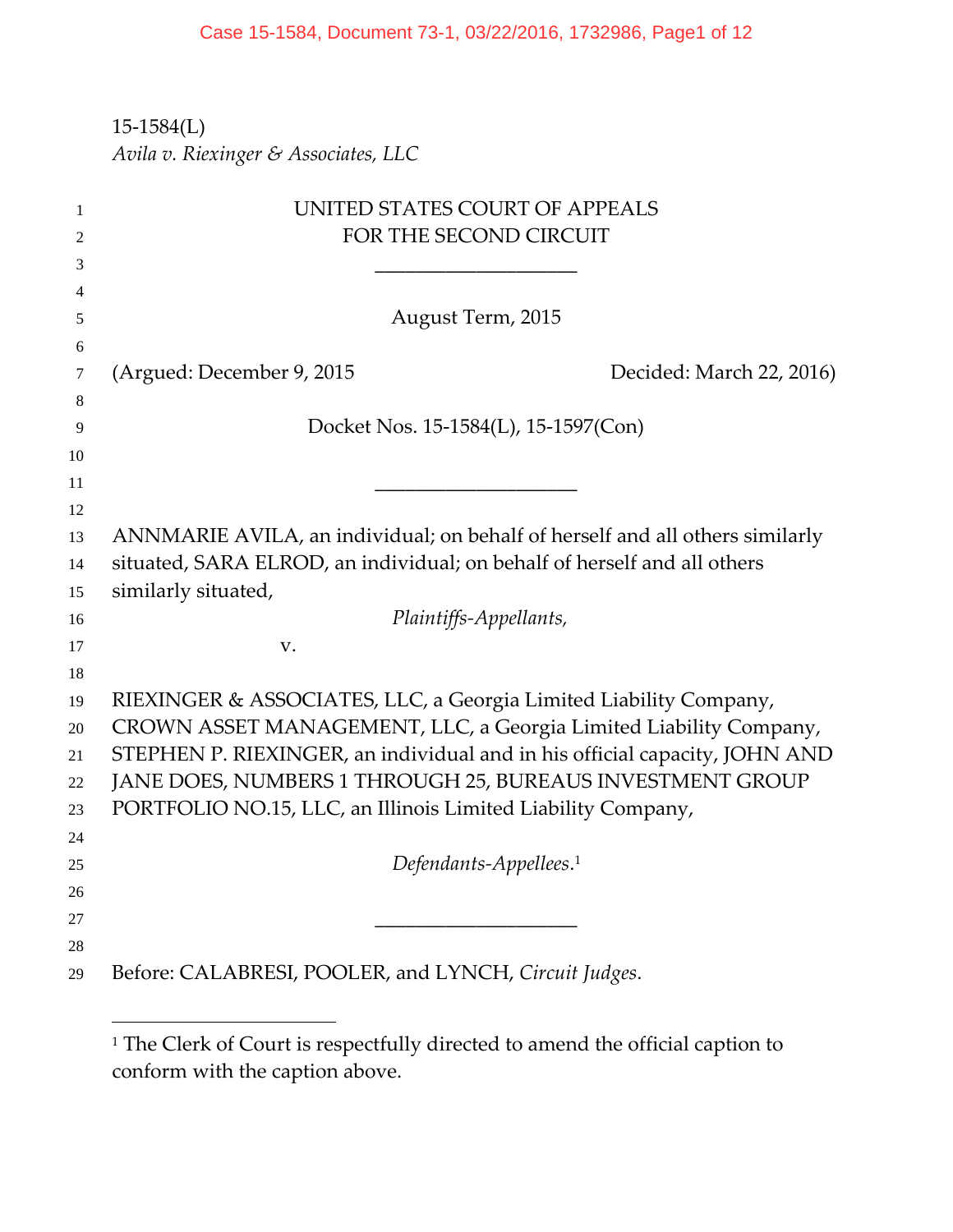| $\mathbf{1}$   | Appeal from an April 14, 2015 judgment of the United States District Court           |
|----------------|--------------------------------------------------------------------------------------|
| $\overline{2}$ | for the Eastern District of New York (Dearie, J.), dismissing plaintiffs' claims     |
| 3              | under the Fair Debt Collection Practices Act ("FDCPA"). In this opinion, we          |
| $\overline{4}$ | address the district court's dismissal of plaintiffs' claim that defendants violated |
| $\mathfrak{S}$ | the FDCPA by sending plaintiffs a collection notice stating their "current"          |
| $\sqrt{6}$     | balance" without disclosing that the balance might increase over time due to         |
| $\tau$         | interest and fees. We hold that Section 1692e of the FDCPA requires debt             |
| $\,8\,$        | collectors, when they notify consumers of their account balance, to disclose that    |
| 9              | the balance may increase due to interest and fees. Because plaintiffs allege that    |
| $10\,$         | defendants failed to disclose that information here, they have stated a claim        |
| 11             | under the FDCPA. Accordingly, we vacate the dismissal of this claim and              |
| 12             | remand for further proceedings consistent with this opinion. In a summary order      |
| 13             | issued simultaneously with this opinion, we affirm the district court's dismissal    |
| 14             | of plaintiffs' other claims.                                                         |
| 15             | Affirmed in part, vacated in part, and remanded.                                     |
| 16             |                                                                                      |
|                |                                                                                      |

PHILIP D. STERN (Adam T. Thomasson, *on the brief*), Stern Thomasson LLP, Union, NJ, *for Plaintiffs‐ Appellants*.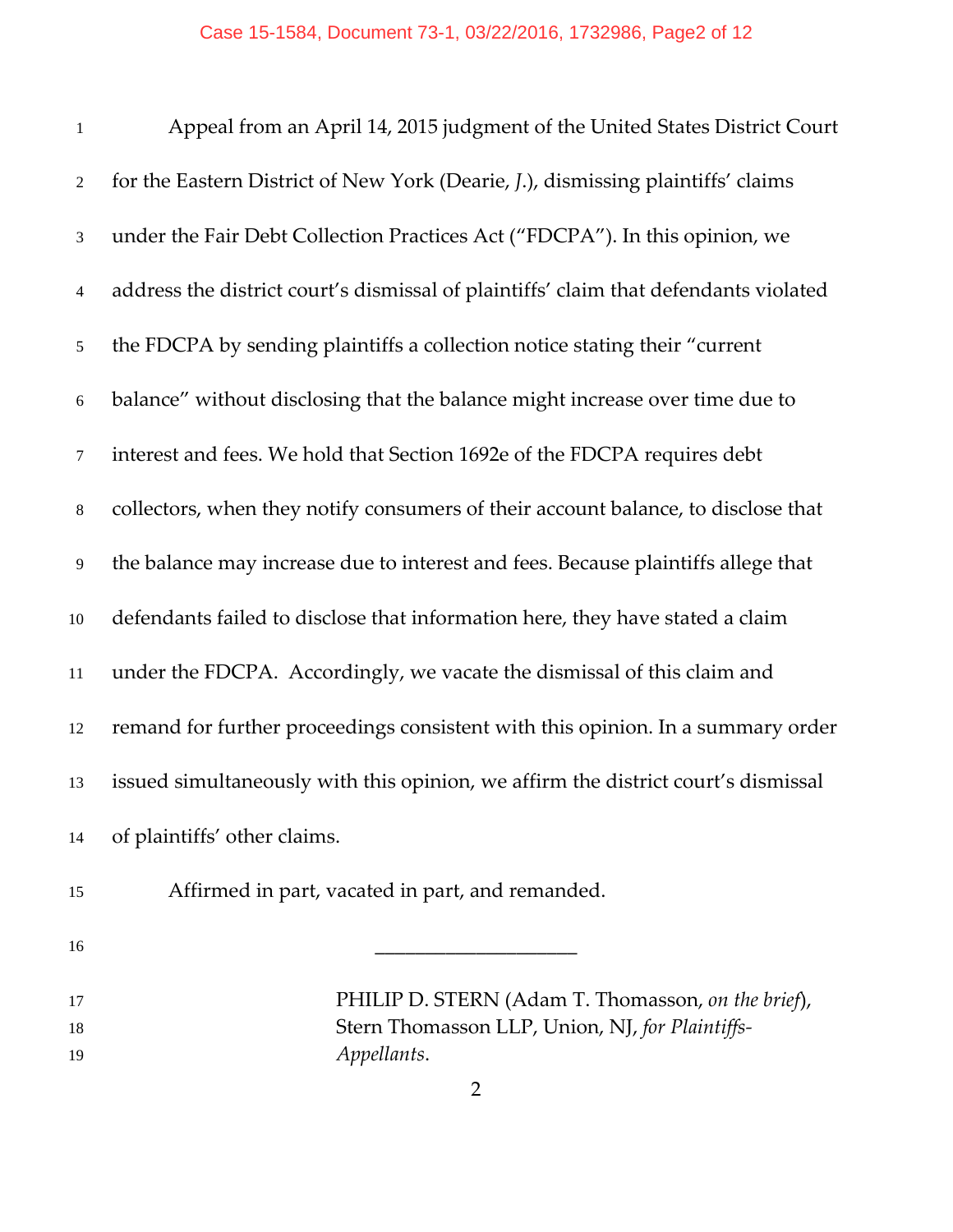WILLIAM G. BALLAINE (Jennifer Ramme, *on the brief*), Landman Corsi Ballaine & Ford P.C., New York, NY, *for Defendants‐Appellees*. POOLER, *Circuit Judge*: The Fair Debt Collection Practices Act ("FDCPA") prohibits debt collectors from using "any false, deceptive, or misleading representation or means in connection with the collection of any debt." 15 U.S.C. § 1692e. The question presented is whether a collection notice that states a consumer's "current balance," but does not disclose that the balance may increase due to interest and fees, complies with this provision. We hold that Section 1692e requires debt collectors, when they notify consumers of their account balance, to disclose that the balance may increase due to interest and fees. **BACKGROUND** Plaintiffs Annmarie Avila and Sara Elrod both received collection notices from defendant Riexinger & Associates, LLC. The notices stated that plaintiffs' accounts had been "placed with [the firm] for collection and such action as necessary." App'x at 59, 109. The notices stated each plaintiff's "current balance" but did not disclose that this balance was continuing to accrue interest or that, if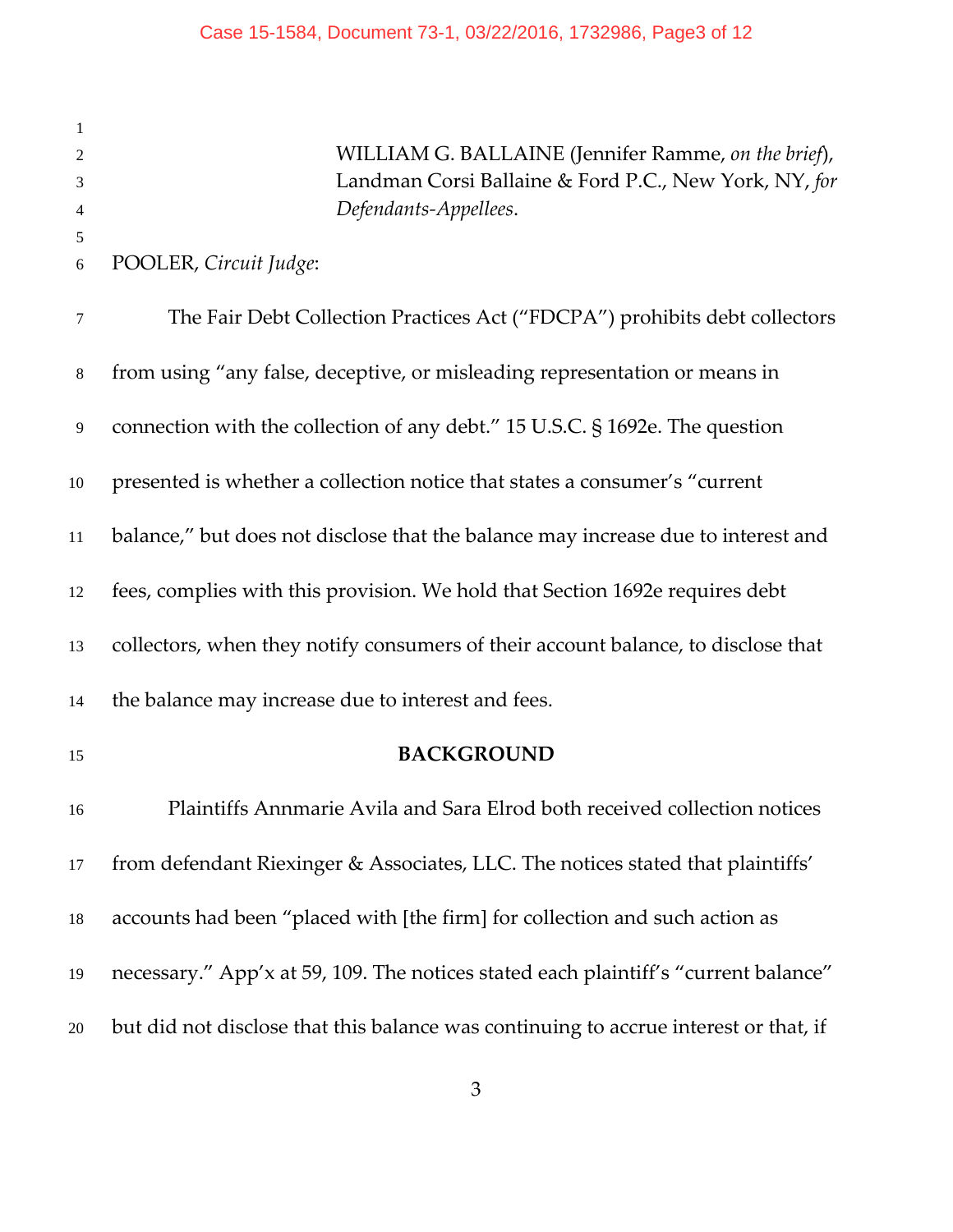#### Case 15-1584, Document 73-1, 03/22/2016, 1732986, Page4 of 12

| $\mathbf{1}$     | plaintiffs failed to pay the debt within a certain amount of time, they would be  |
|------------------|-----------------------------------------------------------------------------------|
| $\overline{2}$   | charged a late fee. The bottom of the notices contained a detachable section for  |
| 3                | plaintiffs to provide their credit card information to pay the debt. On Avila's   |
| $\overline{4}$   | notice, this section again stated her "current balance."                          |
| $\mathfrak{S}$   | Plaintiffs filed this lawsuit, alleging that the collection notices violated the  |
| $\sqrt{6}$       | FDCPA. They claimed, among other things, that the collection notices were         |
| $\boldsymbol{7}$ | misleading because they stated the "current balance," but did not disclose that   |
| $\,8\,$          | the balance might increase due to interest and fees. They alleged that they       |
| $\overline{9}$   | believed from reading the notice that the "current balance" was "static" and that |
| $10\,$           | their "payment of that amount would satisfy [the debt] irrespective of when [the] |
| $11\,$           | payment was remitted." App'x at 31, 100. Avila alleges that in fact interest was  |
| 12               | accruing daily at a rate equivalent to 500% per year and that defendants have     |
| 13               | tried to collect this interest from her.                                          |
| 14               | Defendants moved to dismiss the complaint, and the district court granted         |
| 15               | the motion. The court recognized that district courts are divided on the question |
| 16               | whether a debt collector must disclose that the amount of the debt will increase  |

over time due to interest or fees. *Compare, e.g.*, *Jones v. Midland Funding, LLC*, 755

F. Supp. 2d 393, 397‐98 (D. Conn. 2010) (requiring debt collectors to disclose the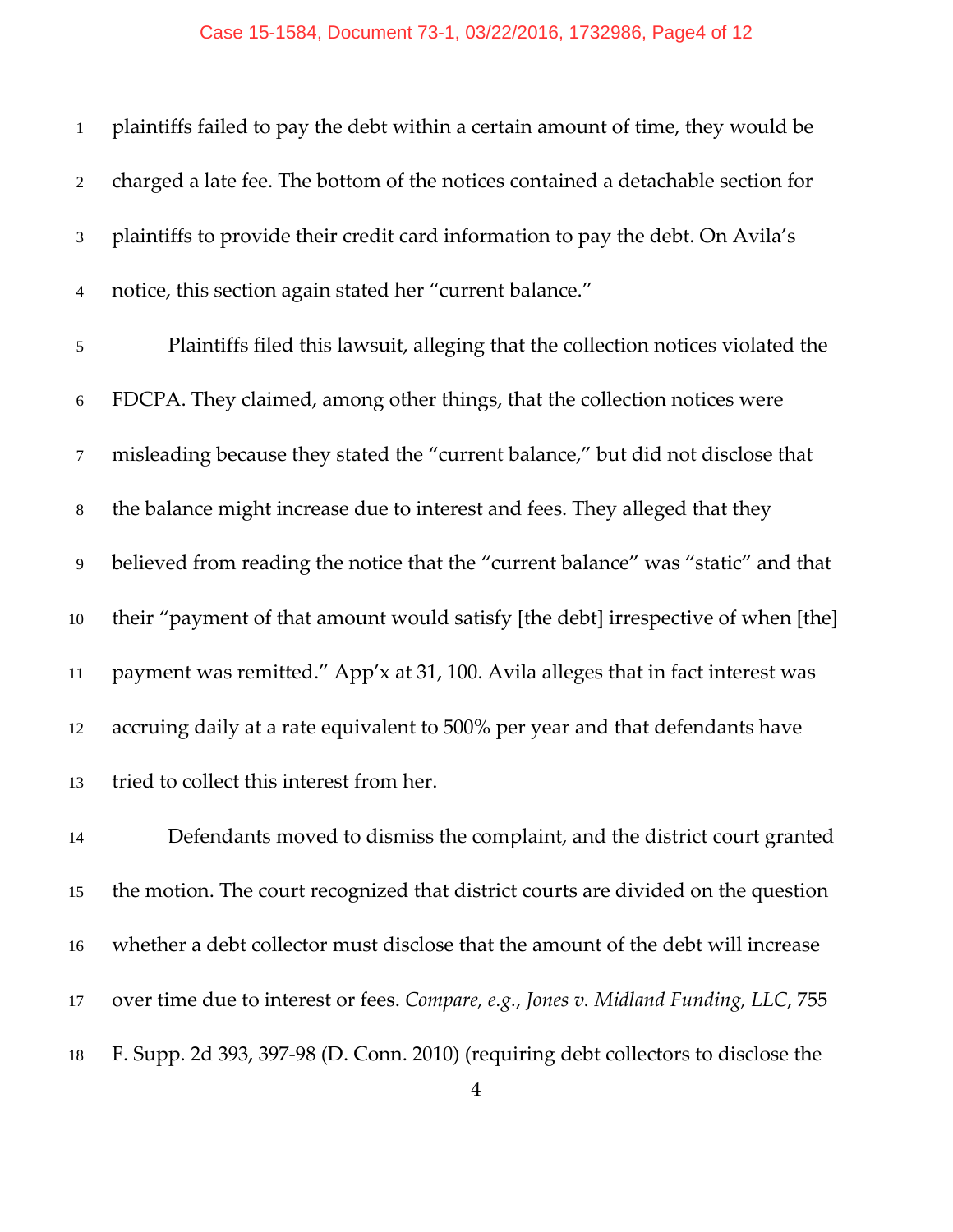### Case 15-1584, Document 73-1, 03/22/2016, 1732986, Page5 of 12

| $\mathbf{1}$   | fact that interest is accruing and inform consumers of the applicable interest     |
|----------------|------------------------------------------------------------------------------------|
| $\sqrt{2}$     | rate), adhered to on reconsideration, No. 3:08-CV-802 RNC, 2012 WL 1204716 (D.     |
| $\mathfrak{Z}$ | Conn. Apr. 11, 2012), and Dragon v. I.C. Sys., Inc., 483 F. Supp. 2d 198, 203 (D.  |
| $\overline{4}$ | Conn. 2007) (holding that collection notice was potentially misleading because     |
| 5              | least sophisticated consumer could conclude that total amount stated as due was    |
| $6\,$          | due at any time, when in fact it was increasing), with Pifko v. CCB Credit Servs., |
| $\tau$         | Inc., No. 09-CV-3057 (JS), 2010 WL 2771832, at *4 (E.D.N.Y. July 7, 2010) (holding |
| $\,8\,$        | that debt collectors have no obligation to warn a consumer that her debt may       |
| 9              | increase over time), and Adlam v. FMS, Inc., No. 09 CIV. 9129 (SAS), 2010 WL       |
| 10             | 1328958, at *3-4 (S.D.N.Y. Apr. 5, 2010) (same); see also Marucci v. Cawley &      |
| 11             | Bergmann, LLP, 66 F. Supp. 3d 559, 565-66 (D.N.J. 2014) (collecting cases). The    |
| 12             | district court sided with those courts that have held that no disclosures about    |
| 13             | interest or fees are required. Plaintiffs now appeal from the district court's     |
| 14             | judgment granting the motion to dismiss.                                           |
| 15             | <b>DISCUSSION</b>                                                                  |
| 16             | As noted, Section 1692e of the FDCPA provides that "[a] debt collector             |
|                |                                                                                    |

connection with the collection of any debt." 15 U.S.C. § 1692e. The sixteen

may not use any false, deceptive, or misleading representation or means in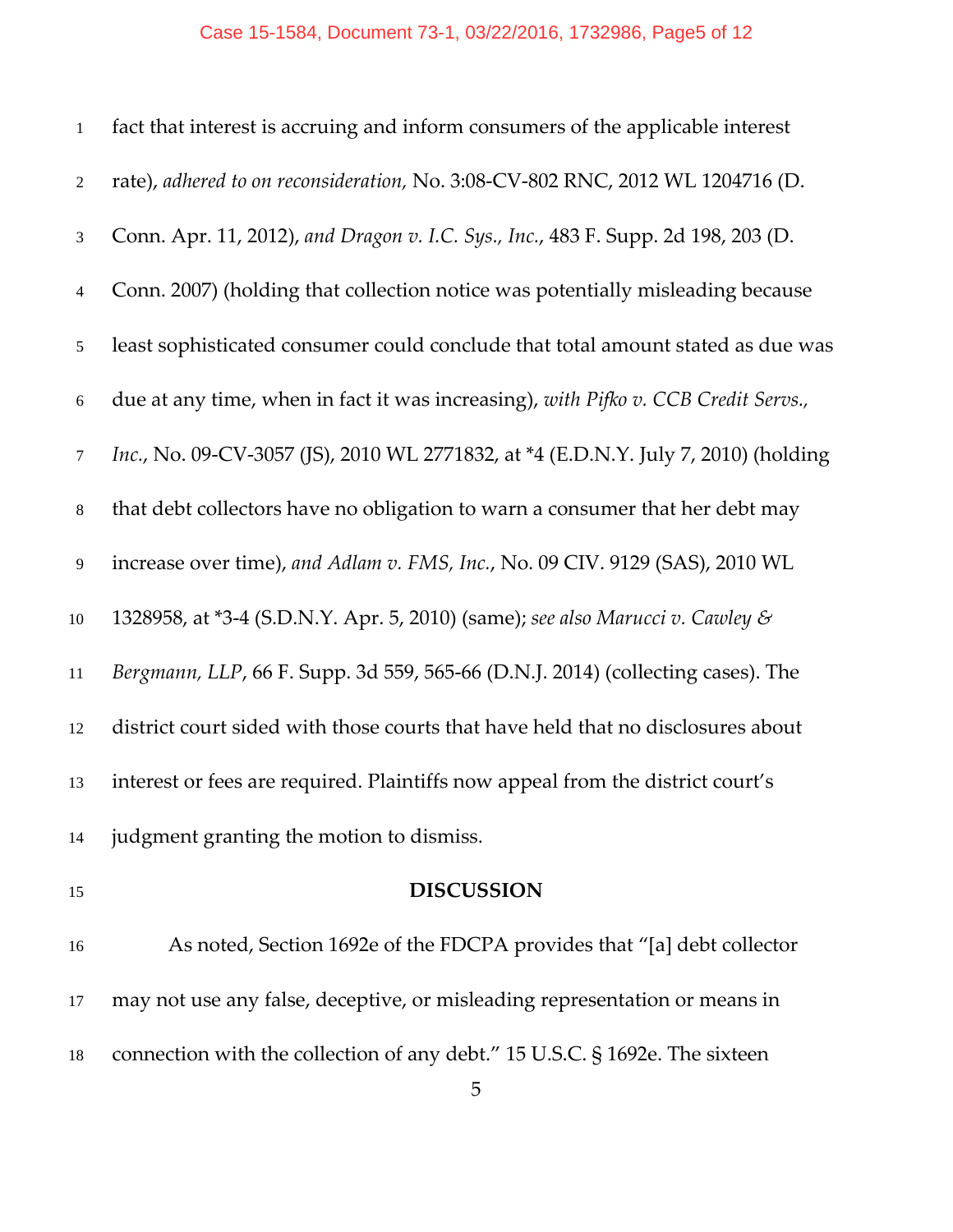| $\mathbf{1}$   | subsections of Section 1692e set forth a non-exhaustive list of practices that fall     |
|----------------|-----------------------------------------------------------------------------------------|
| $\overline{2}$ | within this ban, including "the false representation of the character, amount, or       |
| 3              | legal status of any debt," id. $\S$ 1692e(2)(A). "Because the list in the sixteen       |
| 4              | subsections is non-exhaustive, a debt collection practice can be a 'false, deceptive,   |
| 5              | or misleading' practice in violation of §1692e even if it does not fall within any of   |
| 6              | the subsections of §1692e." Clomon v. Jackson, 988 F.2d 1314, 1318 (2d Cir. 1993).      |
| $\tau$         | The question presented is whether the sending of a collection notice that               |
| 8              | states a consumer's "current balance," but does not disclose that the balance may       |
| 9              | increase due to interest and fees, is a "false, misleading, or deceptive" practice      |
| 10             | prohibited by Section 1692e. In considering this question, we are guided by two         |
| 11             | principles of statutory construction.                                                   |
| 12             | The first principle is that, because the FDCPA is "primarily a consumer                 |
| 13             | protection statute," Jacobson v. Healthcare Fin. Servs., Inc., 516 F.3d 85, 95 (2d Cir. |
| 14             | 2008), we must construe its terms "in liberal fashion [to achieve] the underlying       |
| 15             | Congressional purpose." Vincent v. The Money Store, 736 F.3d 88, 98 (2d Cir. 2013)      |
| 16             | (quoting N. C. Freed Co. v. Bd. of Governors of Fed. Reserve Sys., 473 F.2d 1210, 1214  |
| 17             | (2d Cir. 1973)). That purpose is to "eliminate abusive debt collection practices by     |
| 18             | debt collectors, to insure that those debt collectors who refrain from using            |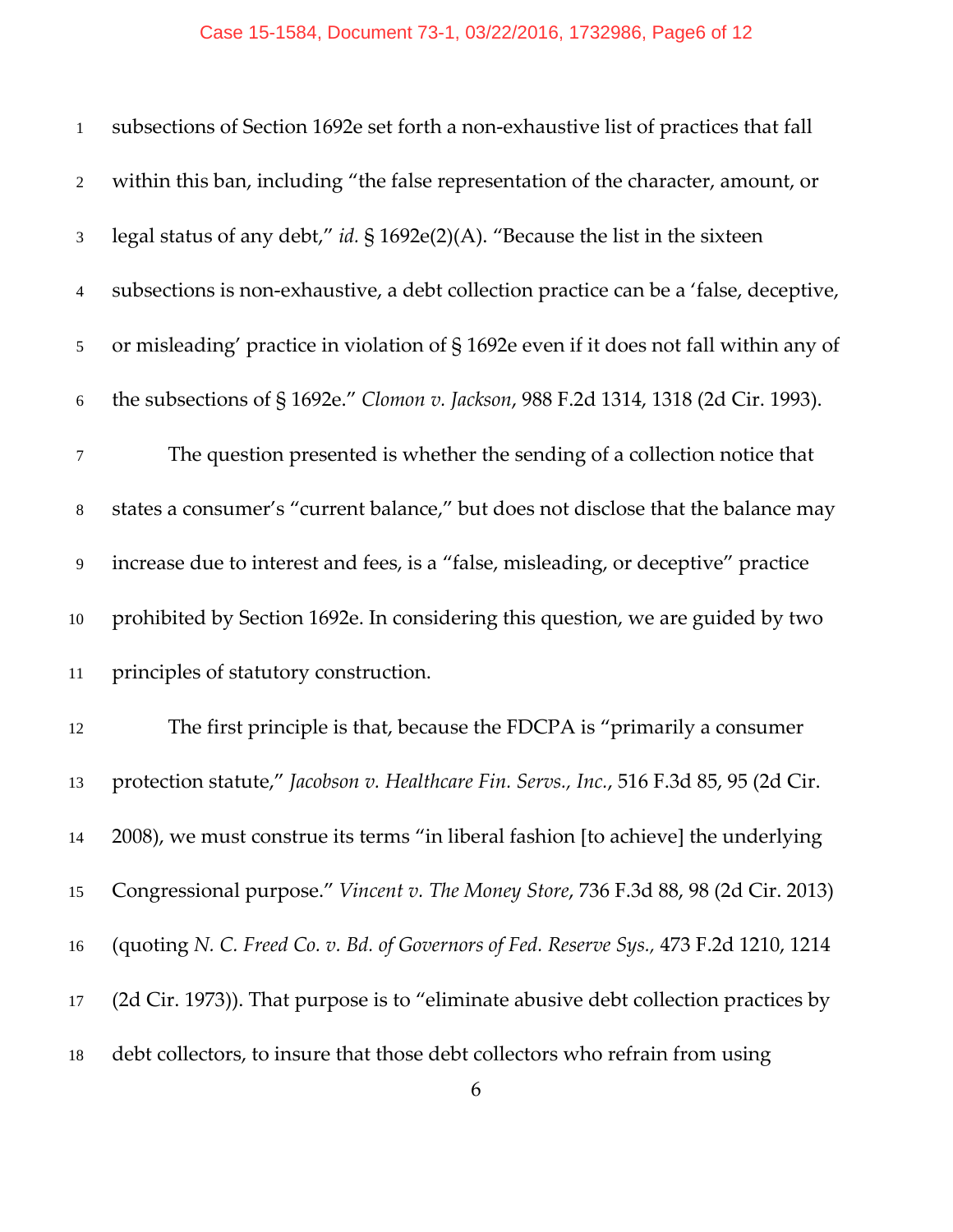# Case 15-1584, Document 73-1, 03/22/2016, 1732986, Page7 of 12

| $\mathbf{1}$    | abusive debt collection practices are not competitively disadvantaged, and to          |
|-----------------|----------------------------------------------------------------------------------------|
| $\overline{2}$  | promote consistent State action to protect consumers against debt collection           |
| 3               | abuses." 15 U.S.C. § 1692(e). "[W]e have consistently interpreted the statute with     |
| $\overline{4}$  | [these] congressional object[s] in mind." Jacobson, 516 F.3d at 95 (citing Russell v.  |
| $5\overline{)}$ | Equifax A.R.S., 74 F.3d 30, 33-34 (2d Cir. 1996); Clomon, 988 F.2d at 1318-20).        |
| 6               | The second principle is that, in considering whether a collection notice               |
| $\tau$          | violates Section 1692e, we apply the "least sophisticated consumer" standard.          |
| $8\,$           | Clomon, 988 F.2d at 1318. In other words, we ask how the least sophisticated           |
| 9               | consumer-"one not having the astuteness of a 'Philadelphia lawyer' or even the         |
| 10              | sophistication of the average, everyday, common consumer" - would                      |
| 11              | understand the collection notice. Russell, 74 F.3d at 34. Under this standard, a       |
| 12              | collection notice can be misleading if it is "open to more than one reasonable         |
| 13              | interpretation, at least one of which is inaccurate." Clomon, 988 F.2d at 1319.        |
| 14              | Applying these principles, we hold that plaintiffs have stated a claim that            |
| 15              | the collection notices at issue here are misleading within the meaning of Section      |
| 16              | 1692e. A reasonable consumer could read the notice and be misled into believing        |
| 17              | that she could pay her debt in full by paying the amount listed on the notice. In      |
| 18              | fact, however, if interest is accruing daily, or if there are undisclosed late fees, a |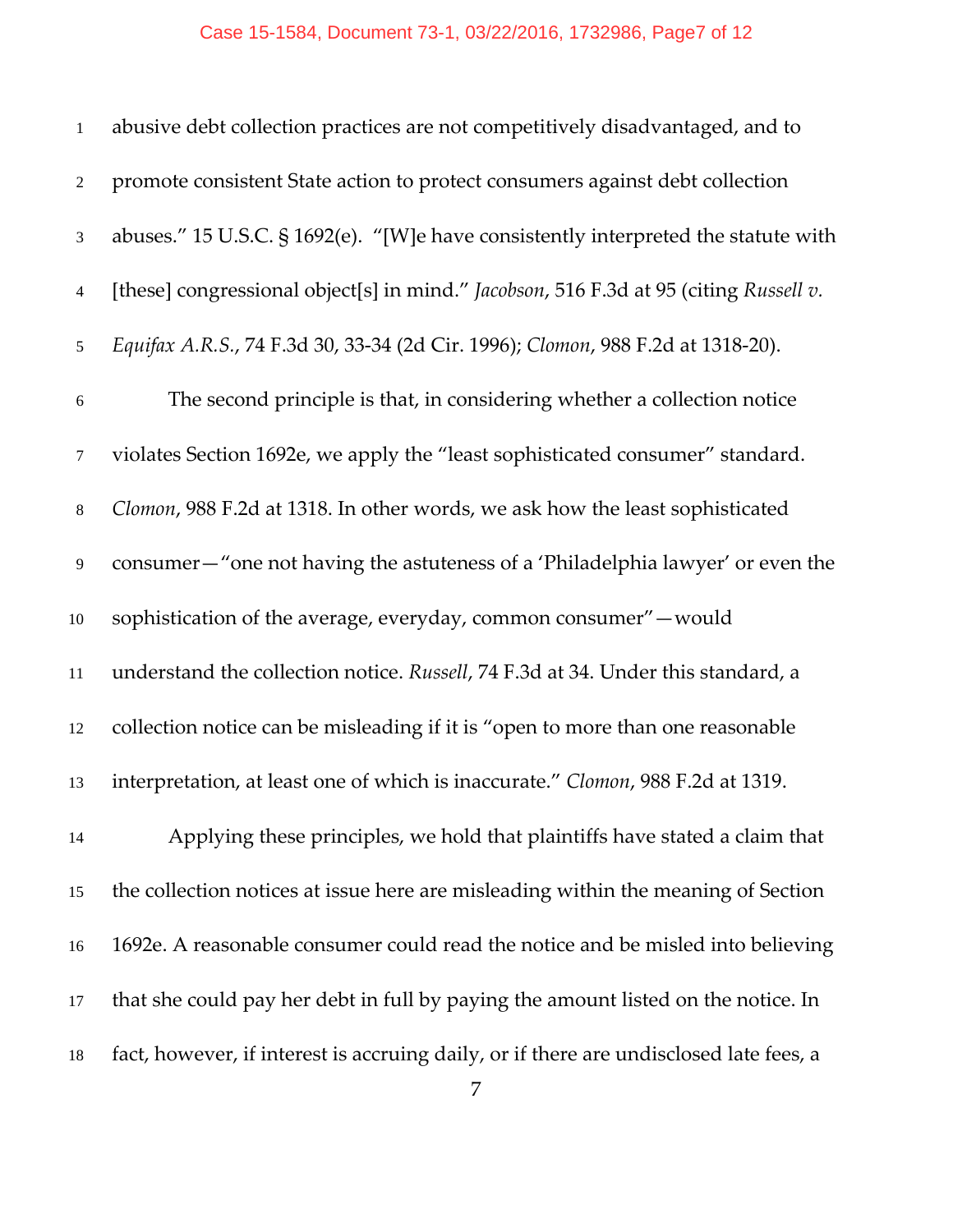| $\mathbf{1}$     | consumer who pays the "current balance" stated on the notice will not know          |
|------------------|-------------------------------------------------------------------------------------|
| $\boldsymbol{2}$ | whether the debt has been paid in full. The debt collector could still seek the     |
| $\mathfrak{Z}$   | interest and fees that accumulated after the notice was sent but before the         |
| $\overline{4}$   | balance was paid, or sell the consumer's debt to a third party, which itself could  |
| $\sqrt{5}$       | seek the interest and fees from the consumer.                                       |
| $\sqrt{6}$       | Because the statement of an amount due, without notice that the amount is           |
| $\tau$           | already increasing due to accruing interest or other charges, can mislead the least |
| $\,8\,$          | sophisticated consumer into believing that payment of the amount stated will        |
| 9                | clear her account, we hold that the FDCPA requires debt collectors, when they       |
| 10               | notify consumers of their account balance, to disclose that the balance may         |
| 11               | increase due to interest and fees. We think that requiring such disclosure best     |
| 12               | achieves the Congressional purpose of full and fair disclosure to consumers that    |
| 13               | is embodied in Section 1692e. It also protects consumers such as plaintiffs who     |
| 14               | may hold the reasonable but mistaken belief that timely payment will satisfy        |
| 15               | their debts.                                                                        |
| 16               | In reaching the contrary conclusion, the district court noted, first, that          |
| 17               | another section of the FDCPA-Section 1692g-requires disclosure only of "the         |

amount of the debt," not the amount of the debt plus whatever interest and fees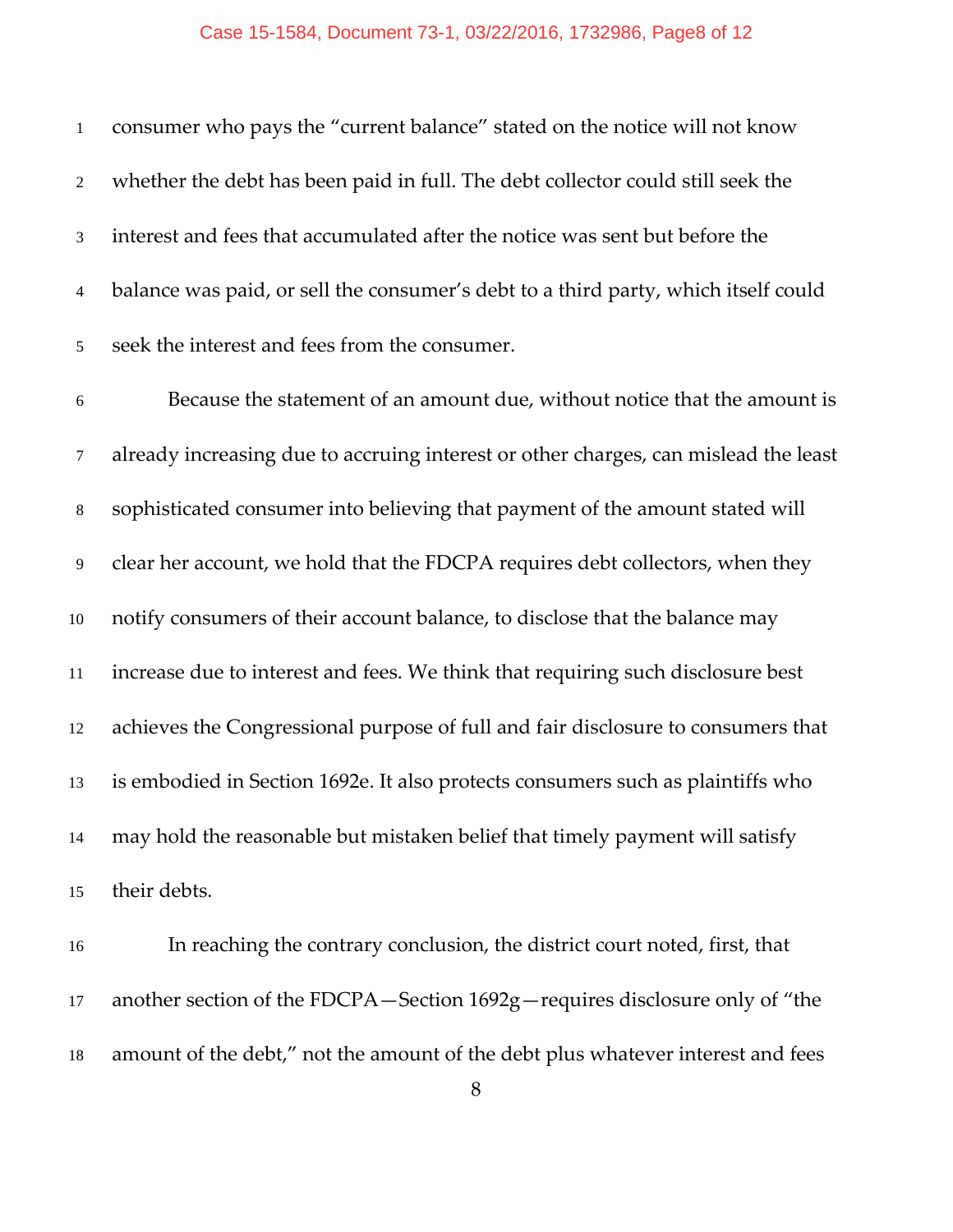| $\mathbf{1}$   | may accumulate in the future. See 15 U.S.C. § 1692g(a)(1). But Section 1692g       |
|----------------|------------------------------------------------------------------------------------|
| $\overline{2}$ | concerns only the disclosures related to a consumer's need to verify a debt, not   |
| $\mathfrak{Z}$ | the more general disclosures that may be necessary under Section 1692e to          |
| $\overline{4}$ | ensure that a collection notice is not misleading. The two sections have different |
| $\sqrt{5}$     | aims, and compliance with Section 1692g does not guarantee compliance with         |
| 6              | Section 1692e, which always applies in connection with the collection of any debt  |
| $\tau$         | by a debt collector. We do not conclude that Congress's requiring debt collectors  |
| $8\,$          | to state "the amount of the debt" in Section 1692g evinces Congressional           |
| 9              | approval of sending collection notices that lack disclosures about accruing        |
| 10             | interest and fees.                                                                 |
| 11             | The district court also expressed a concern that requiring debt collectors to      |
| 12             | disclose this information might lead to more abusive practices, as debt collectors |
| 13             | could use the threat of interest and fees to coerce consumers into paying their    |
| 14             | debts. This is a legitimate concern. To alleviate it, we adopt the "safe harbor"   |
| 15             | approach adopted by the Seventh Circuit in Miller v. McCalla, Raymer, Padrick,     |
| 16             | Cobb, Nichols, & Clark, L.L.C., 214 F.3d 872 (7th Cir. 2000).                      |
| 17             | In Miller, the collection notice stated the consumer's "unpaid principal           |

balance," but added that this amount did not include unpaid interest and fees. *Id.*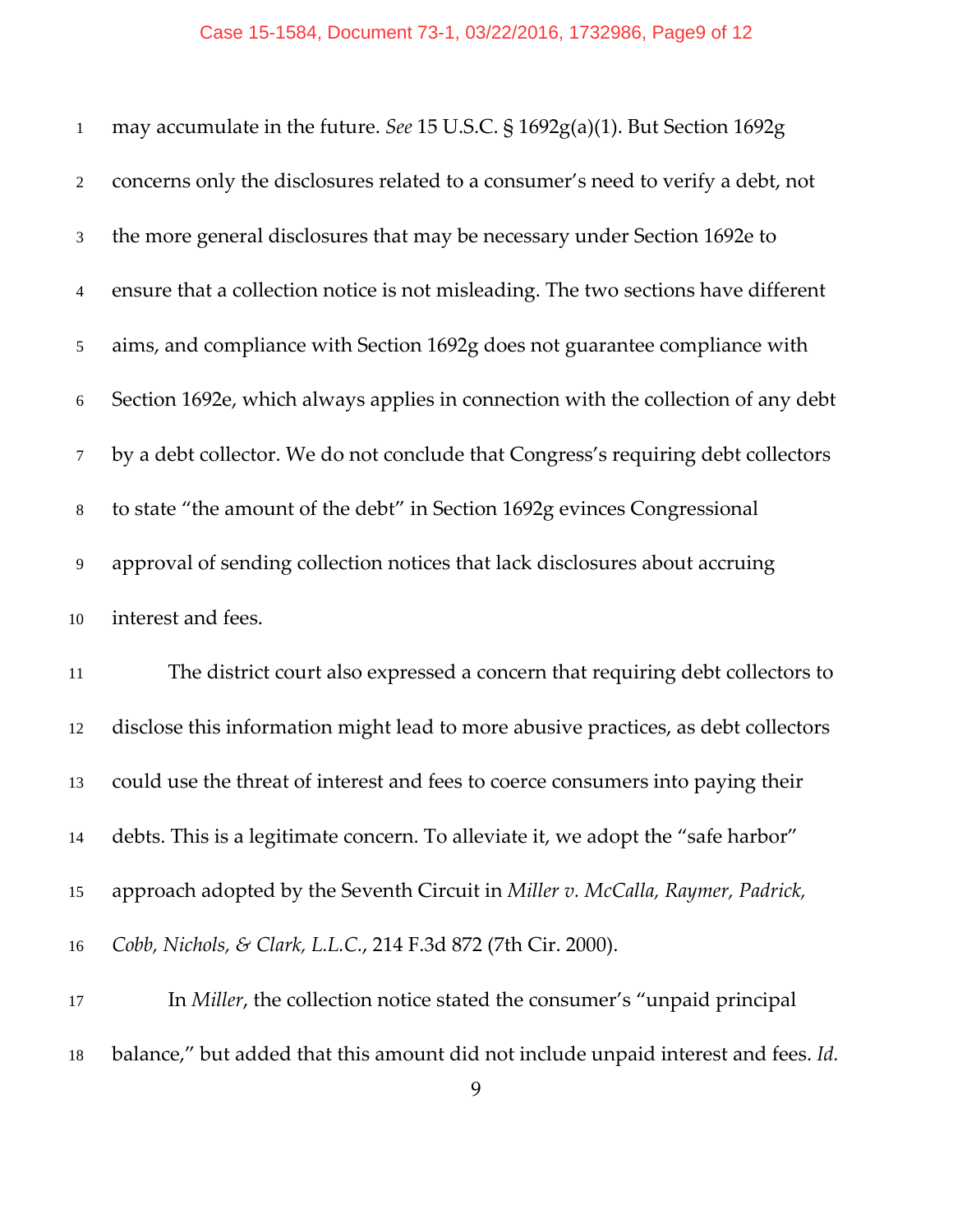| $\mathbf{1}$   | at 875. The Miller court held that the notice violated Section $1692g(a)(1)$ , which, as |
|----------------|------------------------------------------------------------------------------------------|
| $\overline{2}$ | noted, requires debt collectors to state "the amount of the debt." The court             |
| 3              | reasoned that the unpaid principal balance was not the "debt" and that the               |
| $\overline{4}$ | statute requires that debt collectors state "the total amount due—interest and           |
| 5              | other charges as well as principal — on the date the [collection notice] was sent."      |
| $\sqrt{6}$     | Id. at 875-76.                                                                           |
| 7              | To minimize litigation under the FDCPA, the Miller court fashioned a "safe"              |
| $\,8\,$        | harbor" formula for complying with Section 1692g(a)(1). The court held that the          |
| 9              | following statement would satisfy a debt collector's duty to state the amount of         |
| 10             | debt in cases where the amount varies from day to day:                                   |
| 11             | As of the date of this letter, you owe \$<br>[the exact amount due].                     |
| 12             | Because of interest, late charges, and other charges that may vary                       |
| 13             | from day to day, the amount due on the day you pay may be                                |
| 14             | greater. Hence, if you pay the amount shown above, an adjustment                         |
| 15             | may be necessary after we receive your check, in which event we                          |
| 16             | will inform you before depositing the check for collection. For                          |
| 17             | further information, write the undersigned or call 1-800- [phone                         |
| 18             | number].                                                                                 |
| 19             | <i>Id.</i> at 876. The court held that a debt collector who used this form would not     |
| 20             | violate the "amount of the debt" provision, "provided, of course, that the               |
| 21             | information [the debt collector] furnishes is accurate and [the debt collector] does     |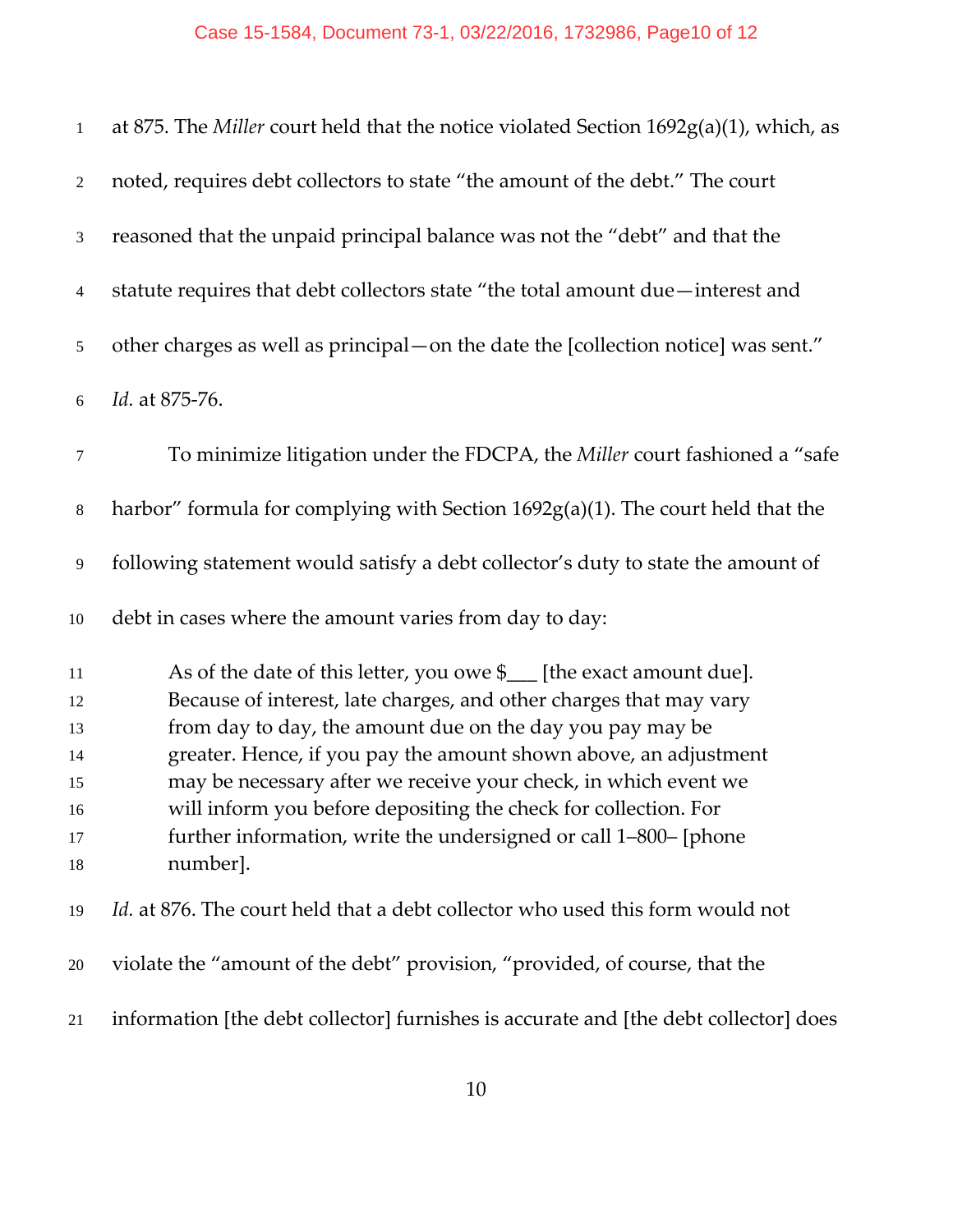not obscure it by adding confusing other information (or misinformation)." *Id.* The court did not require debt collectors to use the safe harbor provision, but held only that if the debt collector does (and does not add other words that confuse the message), it will have discharged its duty as a matter of law to state clearly the amount due. *Id.*

We hold that a debt collector will not be subject to liability under Section 1692e for failing to disclose that the consumer's balance may increase due to interest and fees if the collection notice either accurately informs the consumer that the amount of the debt stated in the letter will increase over time, or clearly states that the holder of the debt will accept payment of the amount set forth in full satisfaction of the debt if payment is made by a specified date. Like the *Miller* court, we do not hold that a debt collector must use any particular disclaimer. Using the language set forth in *Miller* will qualify for safe‐harbor treatment, as would the language suggested in *Jones*, 755 F. Supp. 2d at 397 n.7, which may be preferable to the extent it advises the consumer of the specific rate of increase in 16 the debt over time.<sup>2</sup> Moreover, a debt collector who is willing to accept a

 $\overline{a}$ 

<sup>&</sup>lt;sup>2</sup> The *Jones* court's proposed language was: "As of today, [date], you owe \$-This amount consists of a principal of \$——, accrued interest of \$——, and fees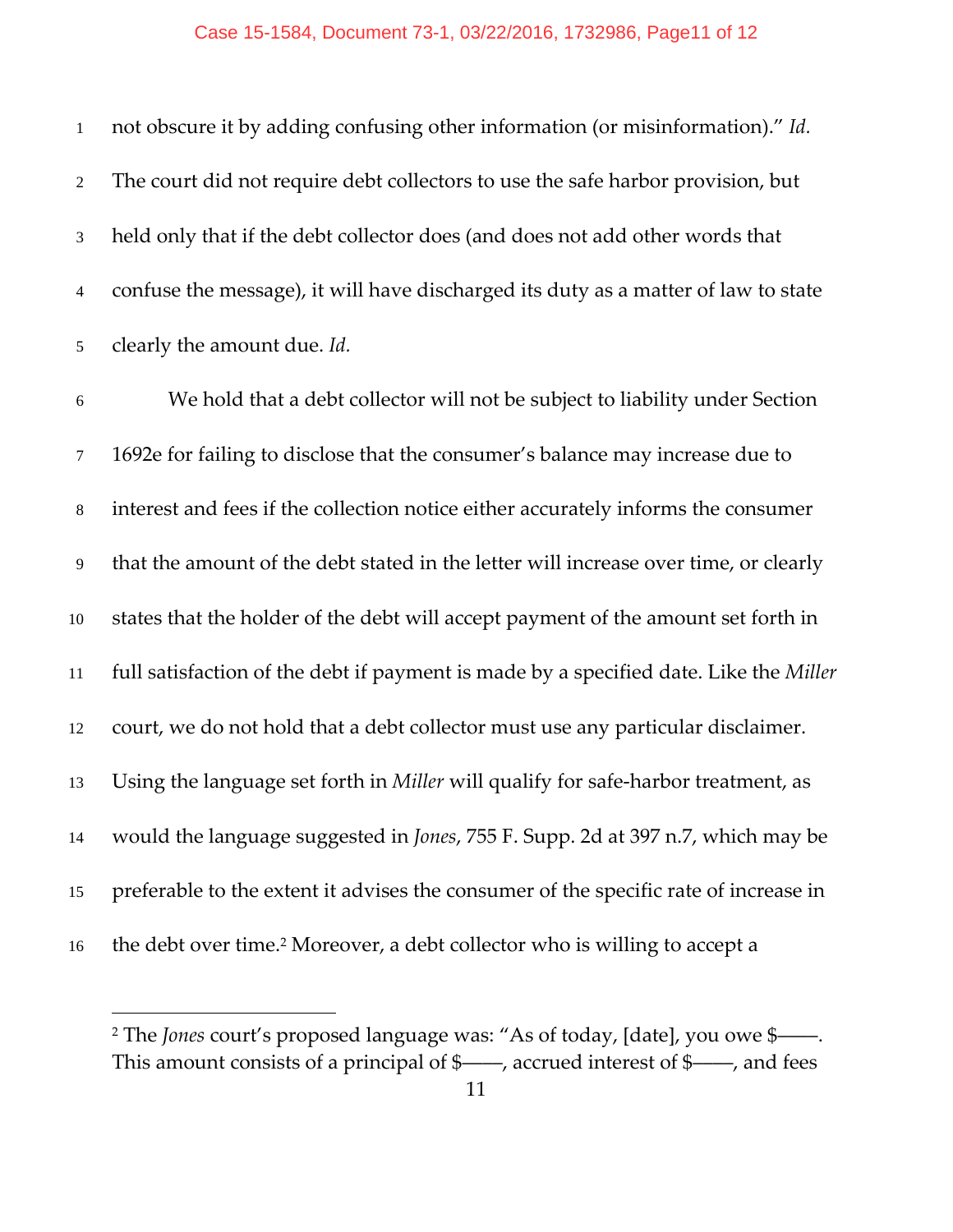## Case 15-1584, Document 73-1, 03/22/2016, 1732986, Page12 of 12

| $\mathbf{1}$   | specified amount in full satisfaction of the debt if payment is made by a specific |
|----------------|------------------------------------------------------------------------------------|
| $\overline{2}$ | date could considerably simplify the consumer's understanding by so stating,       |
| 3              | while advising that the amount due would increase by the accrual of additional     |
| $\overline{4}$ | interest or fees if payment is not received by that date.                          |
| $\sqrt{5}$     | The collection notices at issue here stated only the "current balance" but         |
| $\sqrt{6}$     | did not disclose that the balance might increase due to interest and fees. Thus,   |
| $\tau$         | Plaintiffs have stated a claim that these notices were "misleading" within the     |
| $8\,$          | meaning of Section 1692e. The district court's dismissal of this claim is vacated, |
| 9              | and we remand for further proceedings consistent with this opinion.                |
| 10             | <b>CONCLUSION</b>                                                                  |
| 11             | For the foregoing reasons, we VACATE the judgment of the district court            |
| 12             | insofar as it dismissed plaintiffs' claim that defendants violated the FDCPA by    |
| 13             | sending plaintiffs a collection notice stating their "current balance" without     |
| 14             | disclosing that the balance might increase over time due to interest and fees. For |
| 15             | the reasons given in the accompanying summary order, we AFFIRM the                 |
| 16             | judgment of the district court insofar as it dismissed plaintiffs' other claims.   |
|                |                                                                                    |

of \$––––. This balance will continue to accrue interest after [date] at a rate of \$––– – per [day/week/month/year]." 755 F. Supp. 2d at 397 n.7.

 $\overline{a}$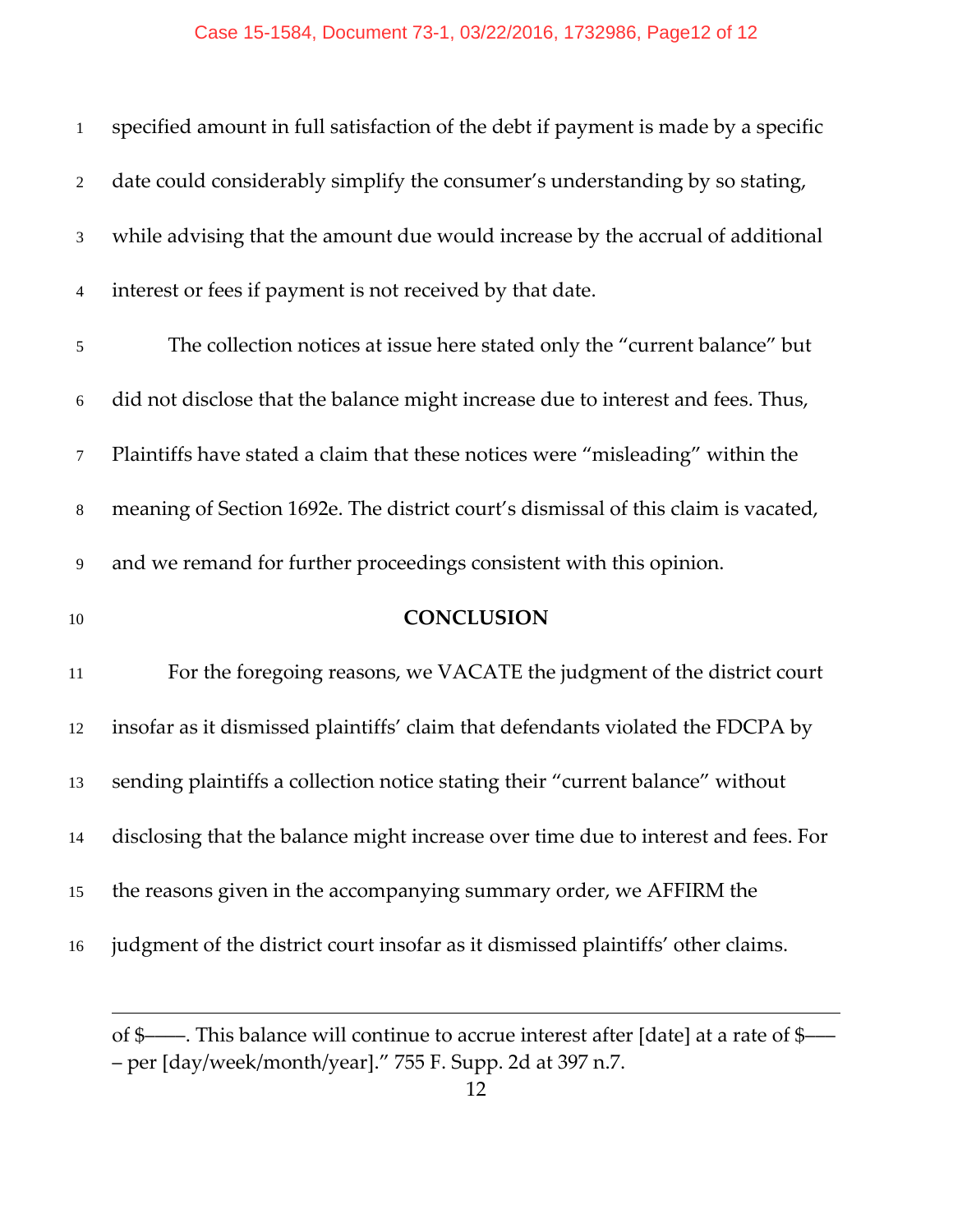**United States Court of Appeals for the Second Circuit Thurgood Marshall U.S. Courthouse 40 Foley Square New York, NY 10007**

#### **ROBERT A. KATZMANN CHIEF JUDGE**

Date: March 22, 2016 Docket #: 15-1584cv Short Title: Avila v. Riexinger & Associates, LLC

**CATHERINE O'HAGAN WOLFE CLERK OF COURT** DC Docket #: 13-cv-4349 DC Court: EDNY (BROOKLYN)DC Docket #: 14 cv-2740 DC Court: EDNY (BROOKLYN) DC Judge: Dearie DC Judge: Bloom

### **BILL OF COSTS INSTRUCTIONS**

The requirements for filing a bill of costs are set forth in FRAP 39. A form for filing a bill of costs is on the Court's website.

The bill of costs must:

- \* be filed within 14 days after the entry of judgment;
- \* be verified;
- \* be served on all adversaries;
- \* not include charges for postage, delivery, service, overtime and the filers edits;
- \* identify the number of copies which comprise the printer's unit;
- \* include the printer's bills, which must state the minimum charge per printer's unit for a page, a cover, foot lines by the line, and an index and table of cases by the page;
- \* state only the number of necessary copies inserted in enclosed form;
- \* state actual costs at rates not higher than those generally charged for printing services in New York, New York; excessive charges are subject to reduction;
- \* be filed via CM/ECF or if counsel is exempted with the original and two copies.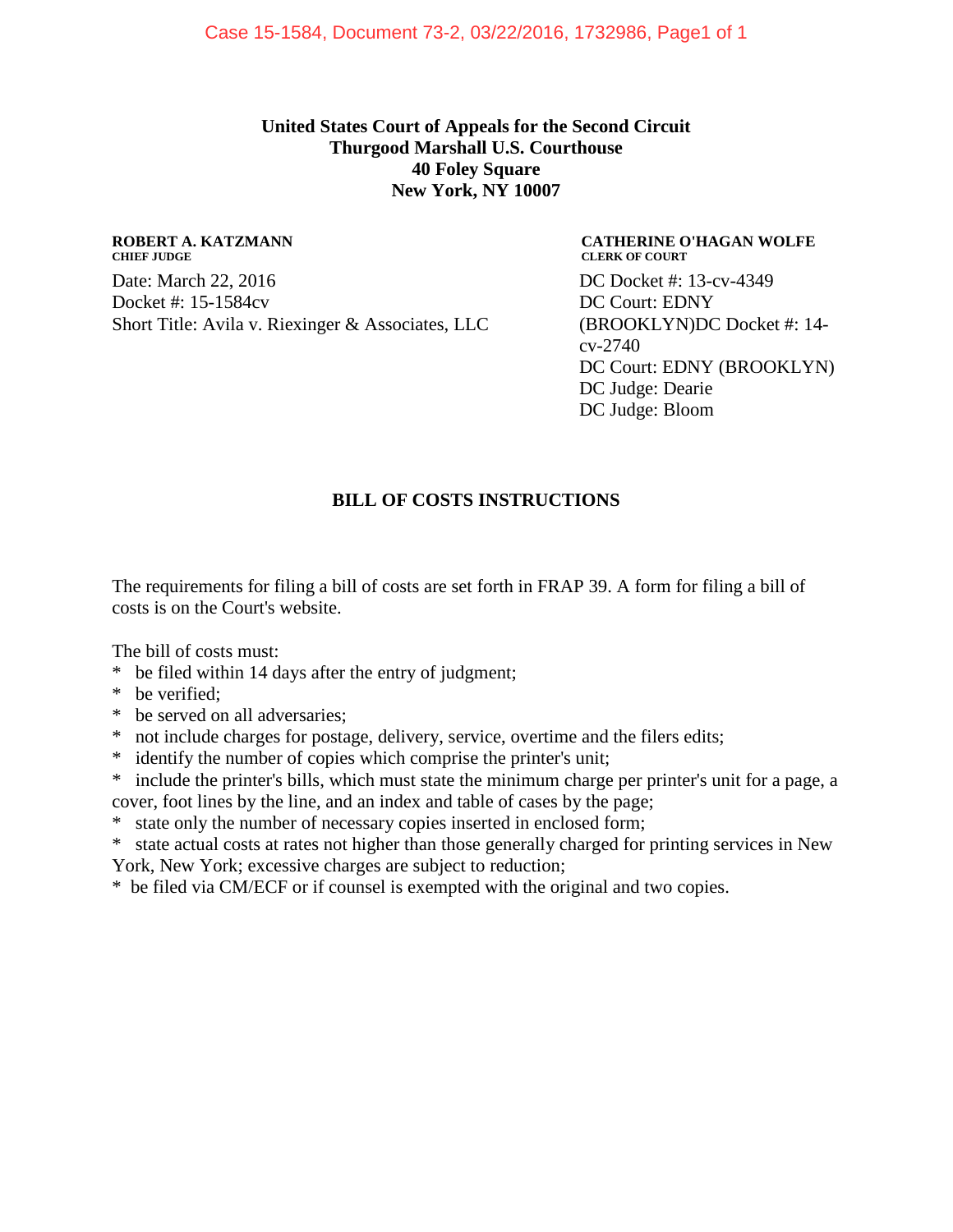#### **United States Court of Appeals for the Second Circuit Thurgood Marshall U.S. Courthouse 40 Foley Square New York, NY 10007**

#### **ROBERT A. KATZMANN CHIEF JUDGE**

Date: March 22, 2016 Docket #: 15-1584cv Short Title: Avila v. Riexinger & Associates, LLC

**CATHERINE O'HAGAN WOLFE CLERK OF COURT** DC Docket #: 13-cv-4349 DC Court: EDNY (BROOKLYN)DC Docket #: 14 cv-2740 DC Court: EDNY (BROOKLYN) DC Judge: Dearie DC Judge: Bloom

#### **VERIFIED ITEMIZED BILL OF COSTS**

Counsel for

respectfully submits, pursuant to FRAP 39 (c) the within bill of costs and requests the Clerk to prepare an itemized statement of costs taxed against the

\_\_\_\_\_\_\_\_\_\_\_\_\_\_\_\_\_\_\_\_\_\_\_\_\_\_\_\_\_\_\_\_\_\_\_\_\_\_\_\_\_\_\_\_\_\_\_\_\_\_\_\_\_\_\_\_\_\_\_\_\_\_\_\_\_\_\_\_\_\_\_\_\_

\_\_\_\_\_\_\_\_\_\_\_\_\_\_\_\_\_\_\_\_\_\_\_\_\_\_\_\_\_\_\_\_\_\_\_\_\_\_\_\_\_\_\_\_\_\_\_\_\_\_\_\_\_\_\_\_\_\_\_\_\_\_\_\_

and in favor of

for insertion in the mandate.

Docketing Fee

Costs of printing appendix (necessary copies \_\_\_\_\_\_\_\_\_\_\_\_\_\_\_\_\_\_\_\_\_\_\_\_\_\_\_\_\_\_\_\_\_\_\_

\_\_\_\_\_\_\_\_\_\_\_\_\_\_\_\_\_\_\_\_\_\_\_\_\_\_\_\_\_\_\_\_\_\_\_\_\_\_\_\_\_\_\_\_\_\_\_\_\_\_\_\_\_\_\_\_\_\_\_\_\_\_\_\_\_\_\_\_\_\_\_\_\_

 $\text{Costs of printing brief (necessary copies } \underline{\hspace{1cm}} \underline{\hspace{1cm}}$ 

 $\text{Costs of printing reply brief (necessary copies } \underline{\hspace{1cm}})$ 

### **(VERIFICATION HERE)**